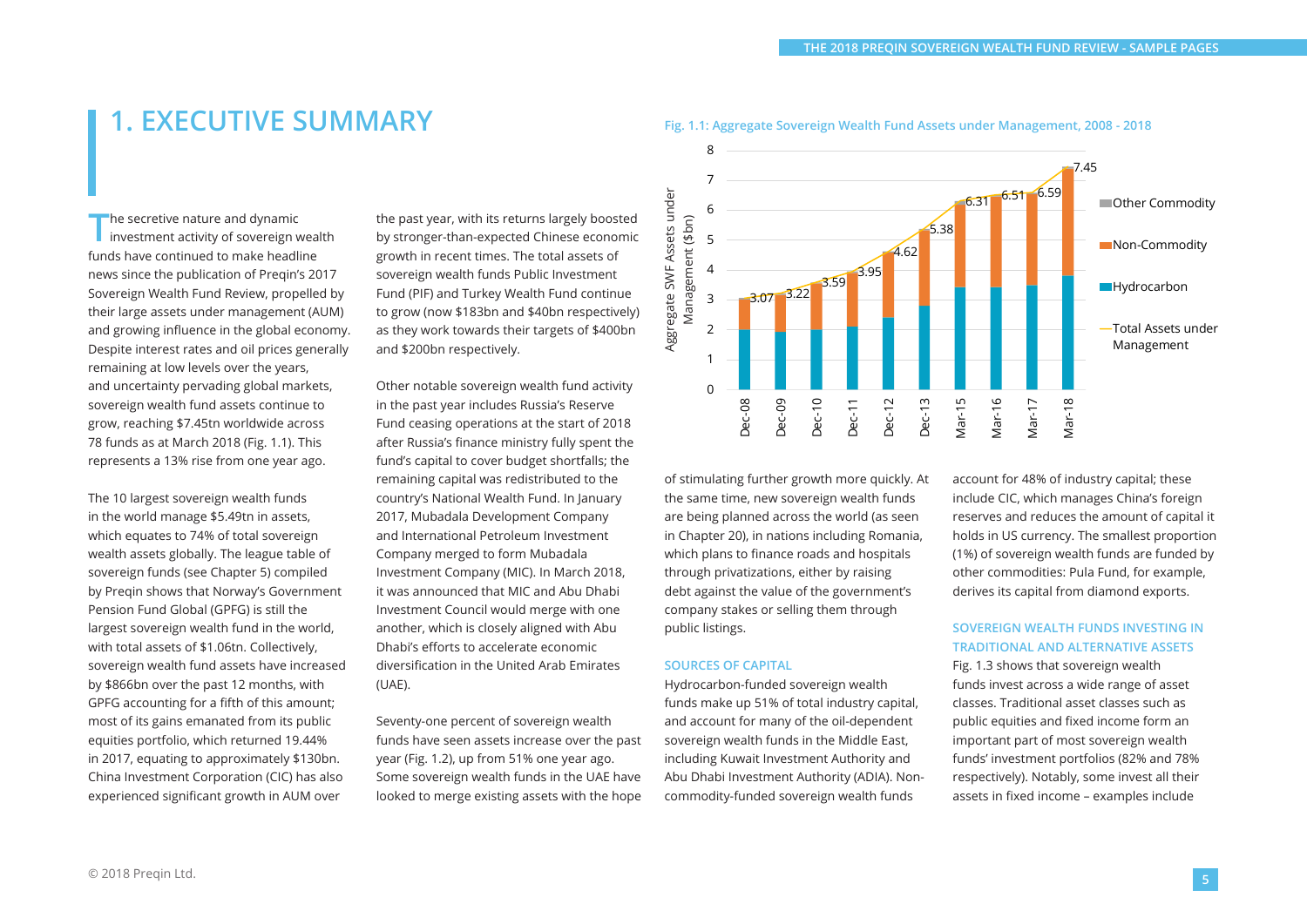Ghana's two sovereign wealth funds and Peru Fiscal Stabilization Fund – illustrative of the low-risk strategies that some funds employ.

### **PRIVATE EQUITY**

Direct investments in private companies remain favoured by the majority of funds active in the asset class; these include PIF, which switched to a higher-risk, more active strategy when it invested \$3.5bn in Uber in June 2016. The world's largest sovereign wealth fund, GPFG, had previously considered allocating to the private equity asset class, though discussions had been ongoing since 2010. Talks had recently intensified and, in January 2018, Norges Bank Investment Management (NBIM), which manages GPFG's assets on behalf of Norway's Ministry of Finance, made strong recommendations for GPFG to invest in private equity through a gradual approach. However, in April 2018, Norway's Ministry of Finance concluded that private equity does not suit its model. Fig. 1.3 shows that 60% of all sovereign wealth funds invest in private equity (see Chapter 10 for more information).

### **PRIVATE DEBT**

The private debt market has expanded significantly since the Global Financial Crisis (GFC), and sovereign wealth funds have continued to invest in the asset class since. Notably, in December 2017, ADIA invested \$100mn in KKR India Financial Services, the India-based direct lending business of USbased private equity firm KKR. Chapter 12

further explores the universe of sovereign wealth funds investing in private debt.

### **REAL ESTATE**

Sovereign wealth funds continue to recognize the benefits afforded to them by investing in the real estate asset class, such as portfolio diversification, hedging against inflation and high risk-adjusted returns. Several trends have emerged in recent years around the type of properties acquired by such institutions, with more investments made in niche real estate (specifically student accommodation), hospitality assets and logistics facilities. Perhaps most notably, in June 2017, CIC acquired Logicor, a pan-European logistics company, from Blackstone Group for €12.25bn, marking the largest real estate transaction completed in the year.

### **REAL ASSETS**

More than half of sovereign wealth funds invest in each of infrastructure and natural resources, with both proportions having increased from previous years. While there is continued appetite for investments in the energy sector, sovereign wealth funds have also been attracted to industries including agriculture/farmland. Demand for food continues to accelerate, driven by growing populations in the BRIC nations, among others, which have had an increasing influence over global food production and consumption patterns over the years. Recent examples include the agreement between Russian Direct Investment Fund



and TH Group, Vietnam's largest agricultural conglomerate, to jointly invest in dairy farming and milk processing projects in Russia.

#### **HEDGE FUNDS**

To a lesser extent, sovereign wealth funds are active in hedge funds (as detailed in Chapter 17), although this proportion has been gradually rising in recent years. Despite only 35% of sovereign wealth funds investing in hedge funds, their allocations are significant and represent 10% of all institutional capital invested in the asset class worldwide. Hedge funds, which generally have shorter investment horizons compared to other

alternative assets, may not be suitable for those sovereign wealth funds seeking alternative asset classes that can provide superior returns over a long cycle. However, with oil prices remaining at low levels and many sovereign wealth funds looking to withdraw capital from their portfolios, liquidity may become more important to these entities. Alberta Investment Management Corporation, for example, utilizes long-only and hedge fund strategies through approximately seven hedge funds running uncorrelated strategies which provide more diversification and greater experience than their in-house teams.

### **Fig. 1.2: Sovereign Wealth Funds that Have Seen a Change in Assets under Management in 2017-2018**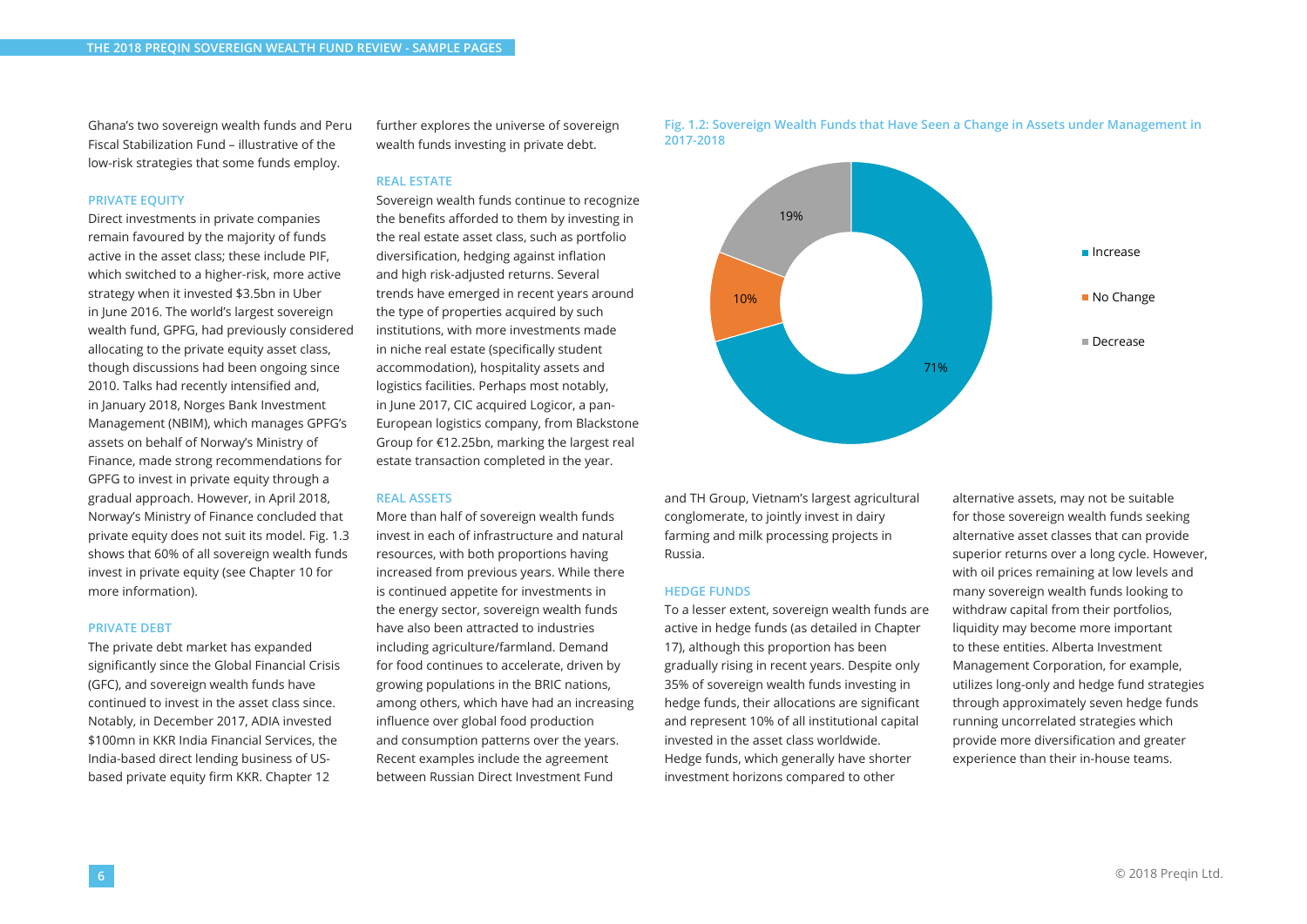### **OTHER SOVEREIGN INVESTORS AND EMERGING SOVEREIGN WEALTH FUNDS**

The Review looks at the significance of other sovereign investors and emerging sovereign wealth funds worldwide in Chapters 19-20. While these different types of entities are not featured in the main line-up of sovereign wealth funds in this publication, their influence and impact are substantial and worthy of note. Parallels between sovereign wealth funds and global investors (such as asset managers and pension funds) have been drawn by many observers, citing their array of similarities which include large pools of AUM, a sophisticated and wide range of investment preferences (such as investment in alternatives) and an autonomous nature. Such sovereign investors attract just as much attention as sovereign wealth funds. Emerging sovereign wealth funds are also examined, including Mexico's Fondo Mexicano Del Petróleo which will begin investing once the sovereign wealth fund reaches 3% of GDP; until then, the fund has been steadily accumulating oil revenues for budget purposes.

### **MORE SOVEREIGN WEALTH FUNDS, MORE ASSET CLASSES, MORE ANALYSIS**

Preqin's first Sovereign Wealth Fund Review launched in 2008 in response to the need for more information on these secretive entities and their investments in the private equity and real estate sectors. Following the success of this inaugural review of the industry, Pregin received hundreds of enquiries from

professionals working in all areas of finance and research that were seeking a source of data and information on the more general strategies of sovereign wealth funds. With our dedicated research team based across the globe, Preqin was able to do just that, and in this, our 10<sup>th</sup> and most comprehensive edition yet, we look across the entire investment portfolios of sovereign wealth funds.

**New for 2018**, Preqin has added information on infrastructure deals invested in and exited by sovereign wealth funds, as well as more analysis across investment portfolios and indepth commentary on this important sector, to help our clients gain the best intelligence on sovereign wealth funds.

Preqin's analysis covers:

- Public Equities
- Fixed Income
- Private Equity
- Private Debt
- Real Estate
- Infrastructure
- Natural Resources
- Hedge Funds

The influence of sovereign wealth funds is undeniable; with assets topping \$7.45tn, they have reached a size comparable to that of the entire alternative assets industry, which Preqin estimates at approximately \$8.48tn as at June 2017 (the latest data available).





With more sovereign wealth funds, more investments and more information than ever before, **The 2018 Preqin Sovereign Wealth Fund Review** is the most comprehensive review of the industry ever produced.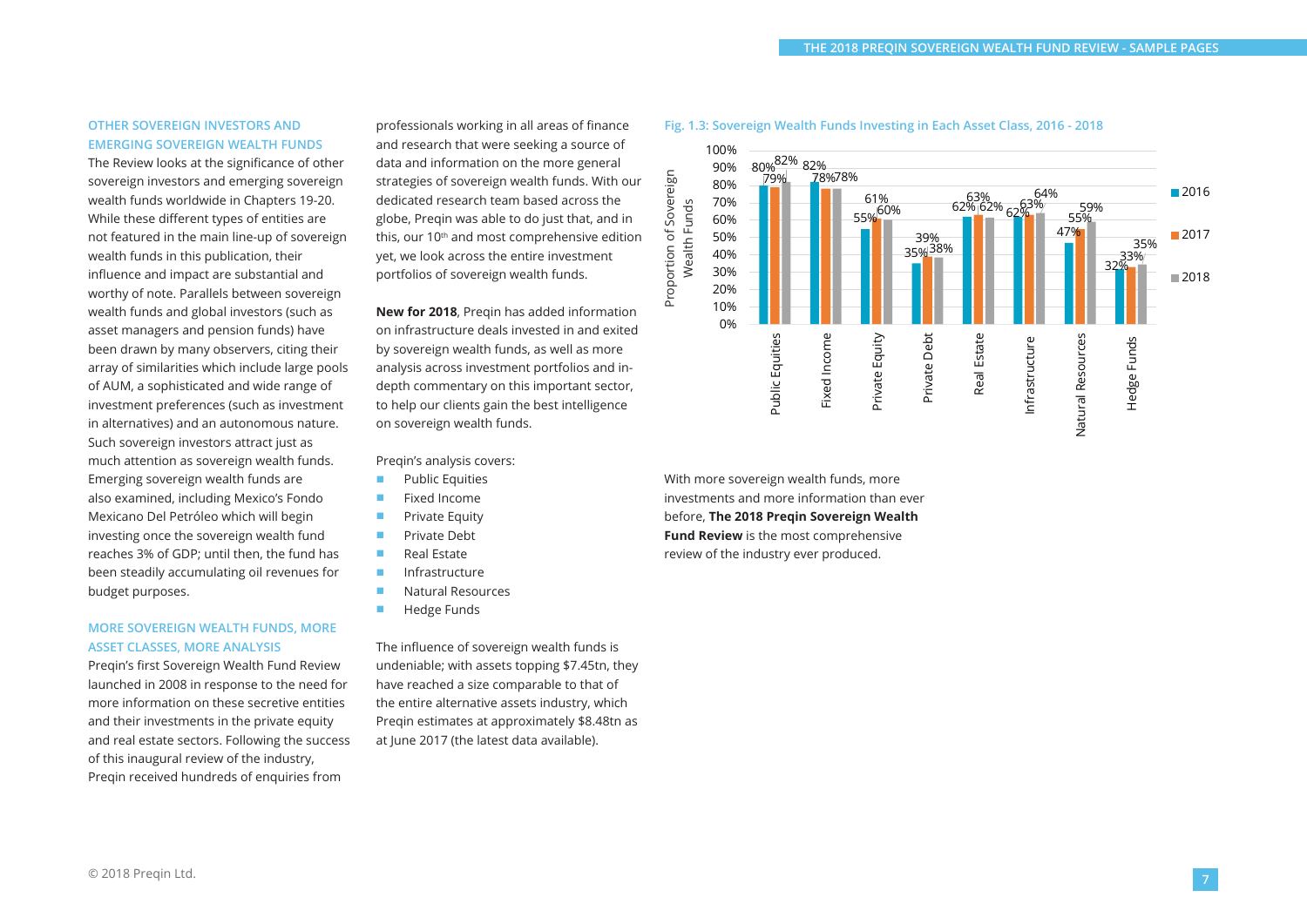# **THE 2018 PREQIN SOVEREIGN WEALTH FUND REVIEW** A comprehensive guide to sovereign wealth funds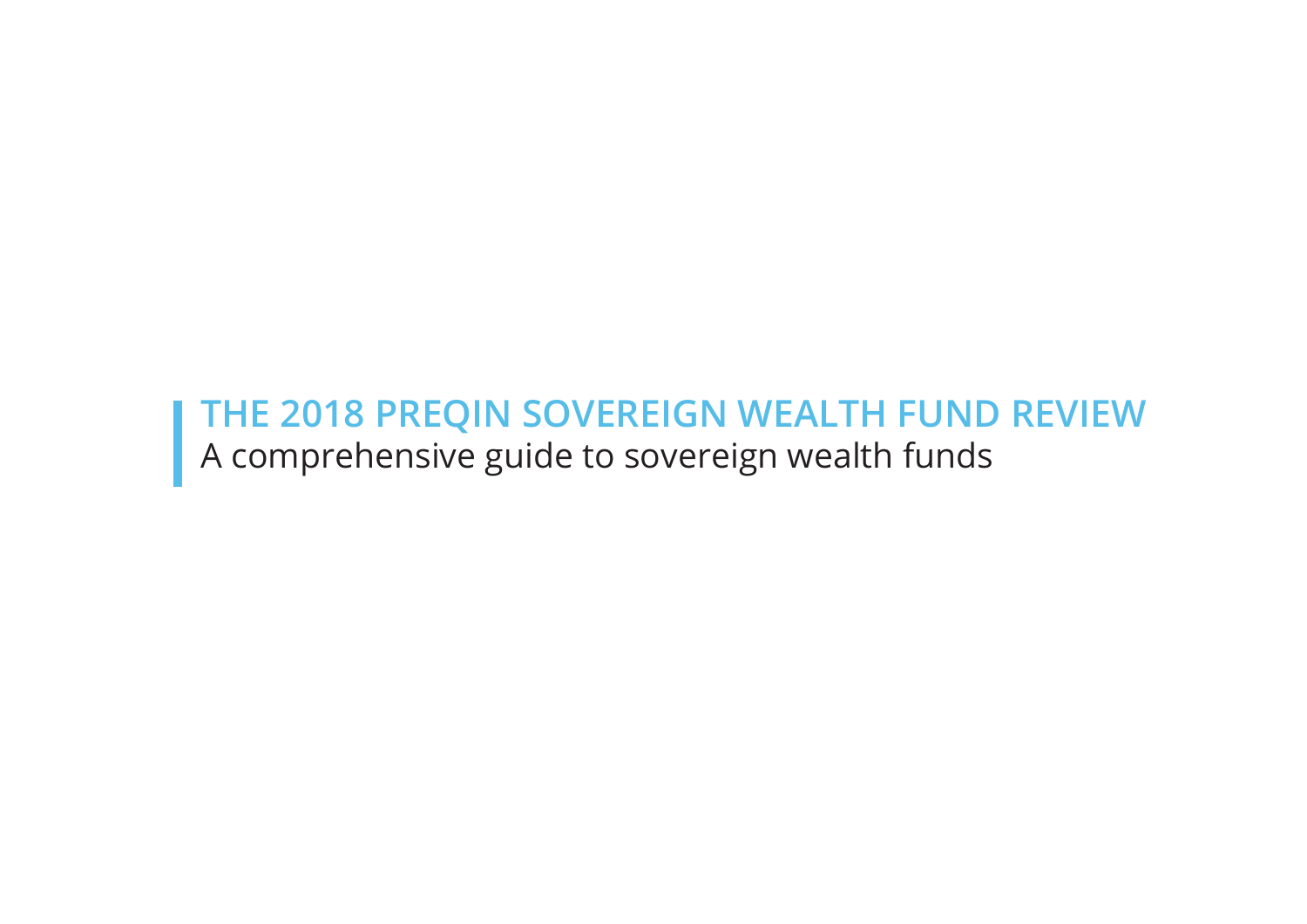# **CONTENTS 1. EXECUTIVE SUMMARY <sup>5</sup>**

- 
- **2. DATA SOURCES & HOW TO USE THIS BOOK 9**
- **3. KEYNOTE ADDRESS PWC 11**

### **4. SOVEREIGN WEALTH FUND OVERVIEW 13**

Purposes of sovereign wealth funds; increasing prominence of sovereign wealth funds; sources of capital; sovereign wealth funds by total assets and location; appetite for domestic and foreign investment; outlook

### **5. SOVEREIGN WEALTH FUND LEAGUE TABLE 19** Sovereign wealth funds in order of total assets under management

- **6. SOVEREIGN WEALTH FUNDS COMING TOGETHER AS RESPONSIBLE INVESTORS – PWC**
- **7. SOVEREIGN WEALTH FUNDS INVESTING IN PUBLIC EQUITIES 25** Sovereign wealth funds investing in public equities by total assets, type of equities sought and regional preference; outlook
- **8. SOVEREIGN WEALTH FUNDS INVESTING IN FIXED INCOME 27** Sovereign wealth funds investing in fixed income by bond type and grade and regional preference; outlook
- **9. PRIVATE EQUITY IN GSA: A COMING OF AGE PWC 29**
- **10. SOVEREIGN WEALTH FUNDS INVESTING IN PRIVATE EQUITY 33** Sovereign wealth funds investing in private equity by total assets, location and regional and strategy preference; alternative structures; secondary transactions; sovereign wealth funds acting as GPs; outlook
- **11. GROWTH OF INSTITUTIONAL INVESTORS IN THE TRADITIONAL BANKING SECTOR – PWC**
- **12. SOVEREIGN WEALTH FUNDS INVESTING IN PRIVATE DEBT 39** Sovereign wealth funds investing in private debt by total assets, location and regional and strategy preference; outlook
- **13. HARNESSING INNOVATION AND MANAGING RISK IN A LOW-RETURN WORLD – PWC**

**41**

| 5  | 14. SOVEREIGN WEALTH FUNDS INVESTING IN REAL ESTATE                                                                                                                                                                                        | 43  |
|----|--------------------------------------------------------------------------------------------------------------------------------------------------------------------------------------------------------------------------------------------|-----|
| 9  | Sovereign wealth funds investing in real estate by total assets, route<br>to market and regional and strategy preference; average allocations;<br>emerging trends by property type; alternative structures; outlook                        |     |
| 11 | <b>15. SOVEREIGN WEALTH FUNDS INVESTING IN</b>                                                                                                                                                                                             | 47  |
| 13 | <b>INFRASTRUCTURE</b><br>Sovereign wealth funds investing in infrastructure by total assets,<br>route to market, project stage and regional preference; sovereign<br>wealth funds investing in economic and social infrastructure; outlook |     |
| 19 | 16. SOVEREIGN WEALTH FUNDS INVESTING IN NATURAL<br><b>RESOURCES</b>                                                                                                                                                                        | 51  |
|    | Sovereign wealth funds investing in natural resources by total assets,<br>route to market and strategy and regional preference; outlook                                                                                                    |     |
| 23 | 17. SOVEREIGN WEALTH FUNDS INVESTING IN HEDGE FUNDS<br>Sovereign wealth funds investing in hedge funds by location and                                                                                                                     | 53  |
| 25 | strategy, structural and regional preference; outlook                                                                                                                                                                                      |     |
|    | 18. RISE OF THE MACHINES: INVESTING INTO A DISRUPTIVE<br><b>WORLD - PWC</b>                                                                                                                                                                | 55  |
| 27 | <b>19. OTHER SOVEREIGN INVESTORS</b>                                                                                                                                                                                                       | 57  |
|    | <b>20. EMERGING SOVEREIGN WEALTH FUNDS</b>                                                                                                                                                                                                 | 61  |
| 29 | 21. PROFILES OF SOVEREIGN WEALTH FUNDS                                                                                                                                                                                                     | 63  |
| 33 | Detailed profiles of 78 sovereign wealth funds<br>- North America (p. 63)                                                                                                                                                                  |     |
|    | - Latin America & Caribbean (p. 111)<br>- Europe (p. 123)<br>- Middle East (p. 153)<br>- Africa (p. 217)                                                                                                                                   |     |
| 37 | - Asia (p. 245)<br>- Australasia (p. 315)                                                                                                                                                                                                  |     |
| 39 | 22. INDEX<br>Sovereign wealth funds listed alphabetically and by country; figure<br>xehni                                                                                                                                                  | 333 |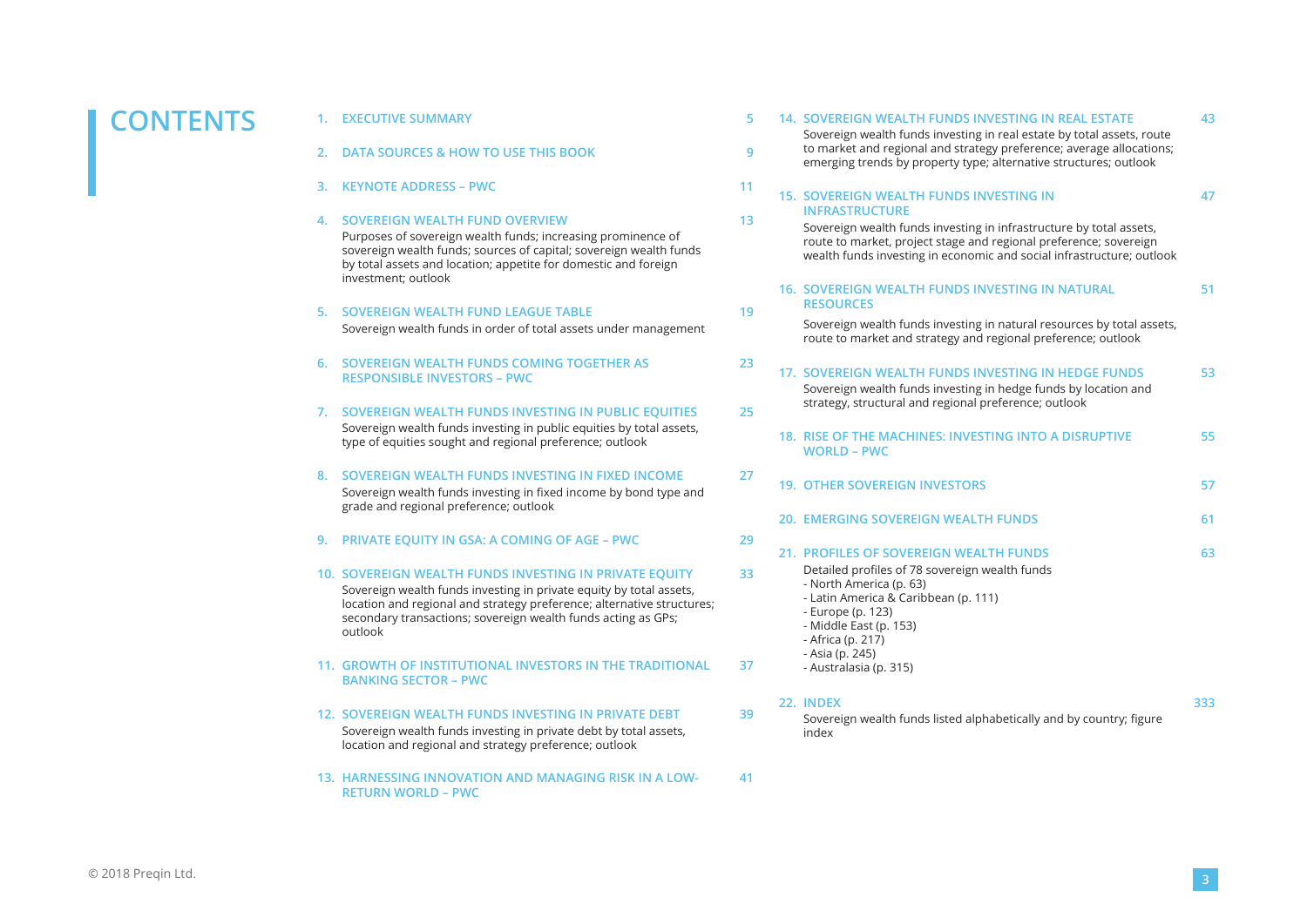# **4. SOVEREIGN WEALTH FUND OVERVIEW**

**A** sovereign wealth fund is an investment<br> **A** fund owned by the government of a sovereign state and funded by foreign exchange and reserve assets. These assets generally include revenues accrued by the export of non-renewable natural resources, usually hydrocarbons or other commodities taxed or owned by the government, or transfers of reserves held by countries running current account and budgetary surpluses.

There are many definitions of a sovereign wealth fund; as a result, certain institutions that may be described in some quarters as a sovereign wealth fund have been excluded from this analysis. For example, this publication does not treat the foreign assets of Saudi Arabian Monetary Agency (SAMA) as a sovereign wealth fund. SAMA acts as Saudi Arabia's central bank; its holdings are mostly in traditional reserve assets, and so have not been included here. We have also excluded funds that are in the very early stages of formation, as these funds are often yet to have established a final investment policy (some of these are looked at separately in Chapter 20). Also excluded are funds that have been superseded by newer institutions, such as France's Strategic Investment Fund, which has been merged with two other entities to create Bpifrance, and funds that have ceased operations.

The IMF has previously used the following definition of sovereign wealth funds in its publications: "Sovereign wealth funds are government-owned investment funds set up for a variety of macroeconomic purposes. They are commonly funded by the transfer of foreign exchange assets that are invested in the long term, overseas".

### **THE DIFFERENT PURPOSES OF SOVEREIGN WEALTH FUNDS**

Sovereign wealth funds are established for a number of reasons and often have a variety of different objectives. Many sovereign wealth funds are funded by commodity exports and exist in order to provide their countries with a stable level of income when commodity prices fluctuate. Other funds that are capitalized from commodity revenues aim to maximize returns on income generated by the country's commodity exports and diversify the country's exposure away from a reliance on one source. Consequently, sovereign wealth funds can have widely differing investment strategies and asset allocations. For example, Texas Permanent School Fund State Board of Education was created by Texas Legislature in 1854 for the benefit of public schools in Texas. The sovereign wealth fund receives income from oil, gas and mineral royalty payments as well as leases from the land it owns. By contrast, the main objective of Kiribati's Revenue







### **Fig. 4.1: Sovereign Wealth Funds by Year of Establishment**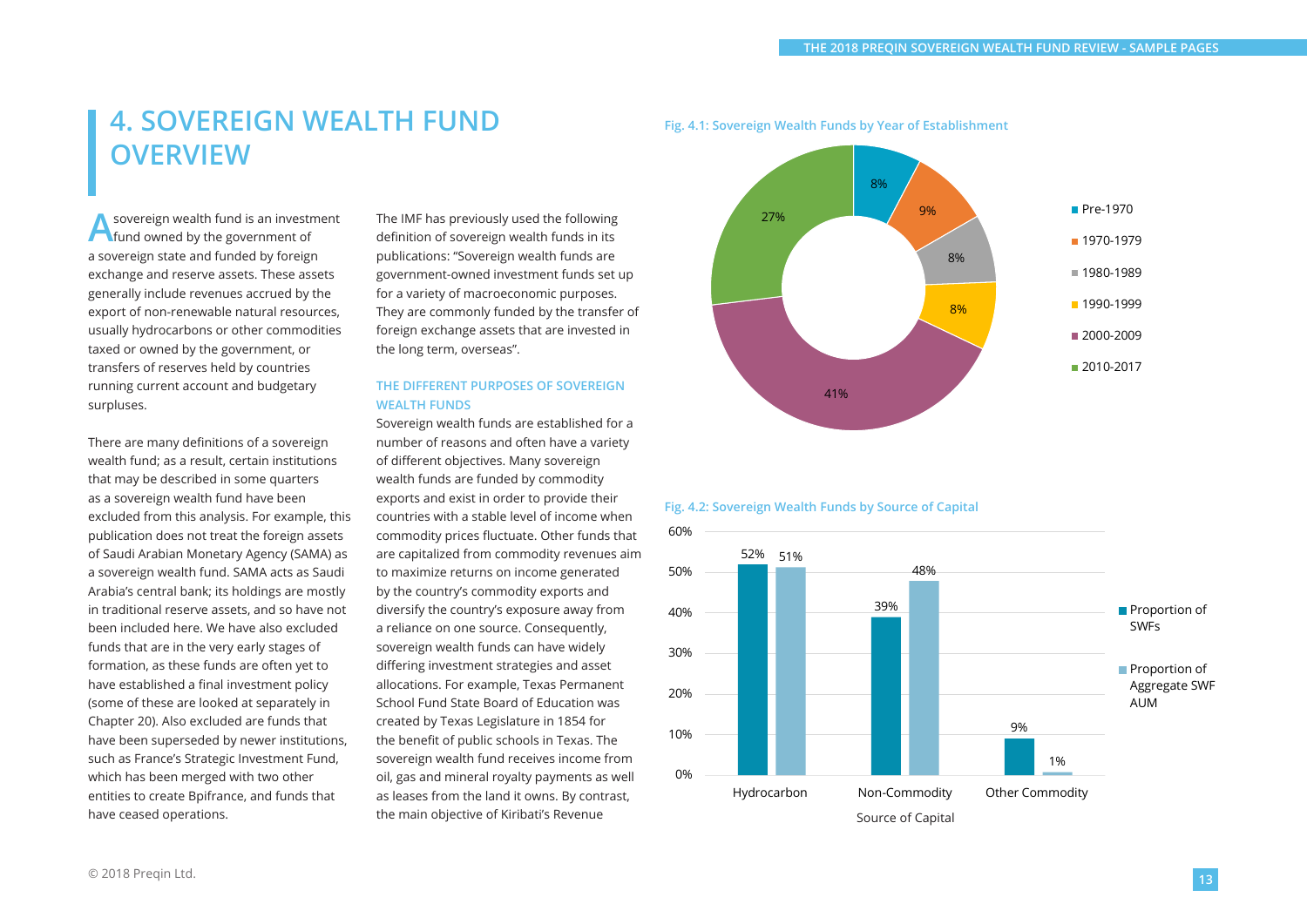# **THE IMPORTANCE OF SOVEREIGN WEALTH FUNDS**

### **SOVEREIGN WEALTH FUNDS HAVE A WORLDWIDE PRESENCE\***



*\*Figures denote total assets under management by region.*

### **ACCELERATION IN SOVEREIGN WEALTH FUND GROWTH**



### **\$866bn** Assets added by sovereign wealth funds over the past 12 months.





# **2010**

**21** Number of sovereign wealth funds established since 2010.



### **71%**

of sovereign wealth funds grew their assets over the past 12 months.

### **SUSTAINED APPETITE FOR ALTERNATIVES**

### **76%**



of sovereign wealth funds invest in at least one alternative asset class, up from 74% in 2017.

### **59%**



of sovereign wealth funds invest in natural resources, up from 47% and 55% in 2016 and 2017 respectively.



Real estate and infrastructure remain the most favoured alternative asset classes among sovereign wealth funds.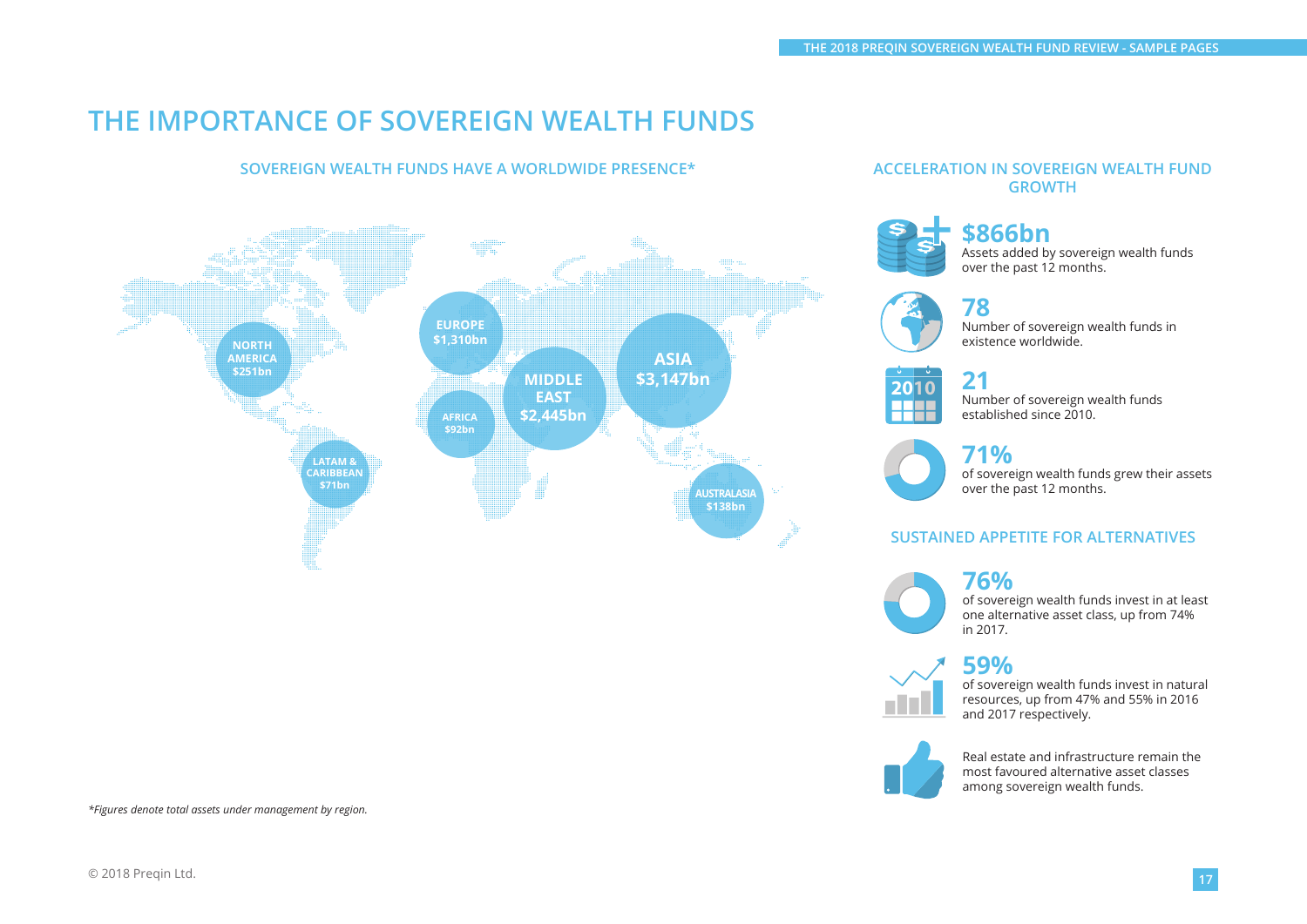# **7. SOVEREIGN WEALTH FUNDS INVESTING IN PUBLIC EQUITIES**

**P**ublic equities are regarded as an important component within sovereign wealth funds' investment portfolios, with 82% of these institutions currently allocating capital to the asset class (Fig. 7.1), a proportion that has remained steady over the years. Global stock markets performed strongly in 2017, despite the threat of volatility from various macroeconomic challenges throughout the year, including European elections, uncertainty around Donald Trump's presidency in the US and ongoing Brexit negotiations.

The potential for significant yield, liquidity and portfolio diversification are just some of the reasons why sovereign wealth funds regard public equities as an attractive form of investment. For example, Saudi Arabia's Public Investment Fund invests in public equities through its investment arm, Sanabil Investments, to provide diversification and low correlation with its investments across private equity, real assets and hedge funds. The Taiwanese sovereign wealth fund, National Financial Stabilization Fund (NFSF), previously allocated all its assets to public equities to support and stabilize the Taiwanese stock exchange in times of economic uncertainty. NFSF currently allocates 99.99% of its total assets to other investments, such as cash and short-term

notes, with the remaining 0.01% in public equities.

Five percent of funds' equities investments, including Algeria's Revenue Regulation Fund, are unknown, which may be explained by investors not yet having finalized their investment strategy due to being at an early stage of development.

### **ASSETS UNDER MANAGEMENT**

As shown in Fig. 7.2, the largest sovereign wealth funds typically invest in public equities. All funds with \$10bn or more under management gain exposure to the asset class, compared with just 17% of funds with less than \$1bn in total assets – this proportion constitutes just one fund, Kiribati's Revenue Equalization Reserve Fund, which invests on a global scale and uses BlackRock to manage its public equities portfolio.

### **TYPES OF EQUITIES SOUGHT**

The majority (85%) of sovereign wealth funds investing in public equities target large-cap public companies (Fig. 7.3) – funds are likely to be drawn to the relatively stable returns generated by more established securities. Over two-fifths (65%) of sovereign wealth funds invest in small-cap companies, which offer the potential for outsized returns from less recognized and undervalued equity



**Fig. 7.1: Sovereign Wealth Funds Investing in Public Equities**

### **Fig. 7.2: Sovereign Wealth Funds Investing in Public Equities by Total Assets under Management**



Total Assets under Management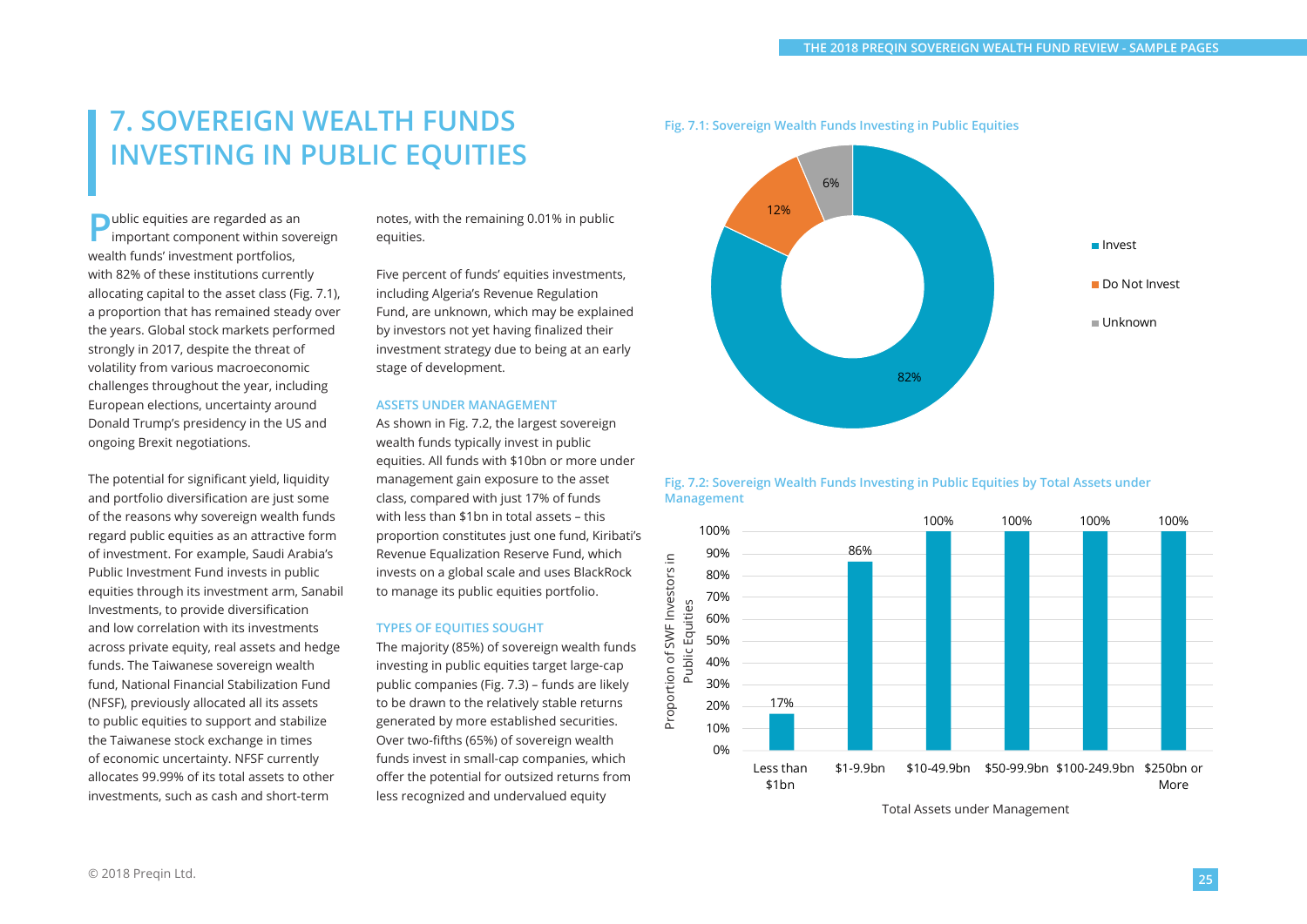# **14. SOVEREIGN WEALTH FUNDS INVESTING IN REAL ESTATE**

Sovereign wealth funds remain<br>Sornerstone investors within the real estate industry with their ever-growing assets under management (AUM) and increasing influence on financial markets around the world. In an industry where interest rates are low across national and international markets, many sovereign wealth funds recognize the potential benefits afforded to them through exposure to the asset class, such as portfolio diversification, hedging against inflation and high risk-adjusted returns.

The majority (62%) of sovereign wealth funds invest in real estate (Fig. 14.1). This proportion includes some of the world's largest, such as Government Pension Fund Global and GIC, which each allocate over \$20bn to the asset class. A third do not invest in the asset class, which may be due to restrictions in government mandates, as is the case for Government Pension Fund Norway.

### **ASSETS UNDER MANAGEMENT AND ALLOCATIONS**

A continuing trend from previous years, all sovereign wealth funds with at least \$100bn in AUM invest in real estate, owing to the array of resources and capital at their disposal (Fig. 14.2). This is likely to hold such institutions in good stead given the increased demand and limited supply of prime real estate assets, which has seen asset prices rise significantly in recent years.

On average, sovereign wealth funds allocate 7.3% of their total funds under management to real estate, with an average target allocation of 11.0%, demonstrative of a prevailing appetite for the asset class. As shown in Fig. 14.3, 60% of sovereign wealth funds have a target allocation of 10.0% or more of their total assets to real estate. State Oil Fund of the Republic of Azerbaijan, for example, seeks to double its current allocation from 5.3% to 10.0%.

Sovereign wealth funds, each with vast resources and unique investment objectives, invest an average of \$144mn per real estate investment. This accounts for the highest average investment size among all real estate investor types. Comparatively, public pension funds, the second largest investor type by mean real estate investment size, invest an average of \$49mn per investment.

### **ROUTE TO MARKET**

Around four in five sovereign wealth funds gain exposure to real estate through direct investments (Fig. 14.4). Direct investments provide sovereign wealth funds with greater autonomy in the management of their



**Fig. 14.1: Sovereign Wealth Funds Investing in Real Estate**

#### **Fig. 14.2: Sovereign Wealth Funds Investing in Real Estate by Total Assets under Management**



Total Assets under Management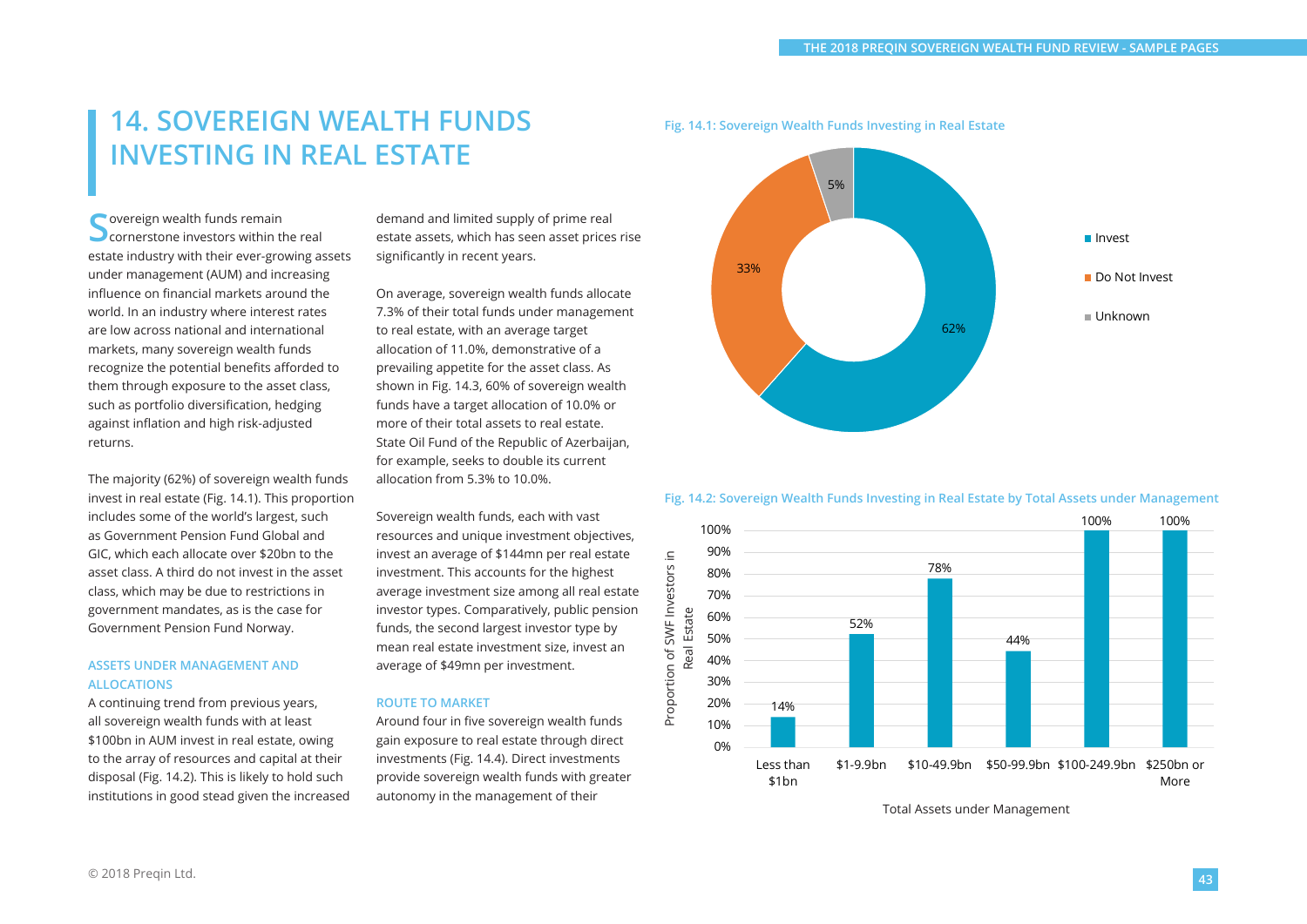### **PRIVATE EQUITY**

Bpifrance gains exposure to private equity through both direct investments and partnerships with several private equity funds of funds.

Through its direct investments, the fund selects opportunities in industries and companies that it feels will be beneficial to the nation and that could establish themselves as market-leading companies. Its direct investments vary greatly in size: it may invest as little as €0.5mn in small businesses in order to provide a catalyst for their growth and expansion, and as much as €500mn in larger companies. When making direct investments it does not seek to gain a controlling share within the company, but instead looks to take minority shares in order to support the company and ensure growth. Bpifrance also has involvement in venture capital transactions.

Bpifrance also invests in private equity through as many as 21 fund of funds partnerships in France- and Europe-based companies. It focuses on vehicles that look for mid- to long-term investments largely within France-based companies. Bpifrance gains exposure to regions that the French state has close ties to, such as Northwest Africa, although it is considering expanding to a more global outlook, which may include exposure to the US, Asia and the Nordic region. Through its fund investments it gains exposure to a diverse range of industries such as life sciences, healthcare, IT/business services, energy, cleantech and communications.

Bpifrance is expected to commit to 40 private equity and private debt funds over the next 12 months using a mixture of new and existing managers in its portfolio.

#### **Recent Key Events:**

2017 **C** In July 2017, Bpifrance signed an agreement with Germany-based KfW Banking Group to make joint investments in Franco-German funds. Their focus will be on venture capital investments, with aims to finance their first project by mid-2018. Sectors such as digital, biotech and environmental technologies are among the industries set to benefit from this chance to become pan-European.

> In November 2017, Bpifrance, CDC International Capital and Mubadala Investment Company teamed up to put €1bn into private-equity-style investments in businesses in France. Half of the fund will be used to support and increase the size of Franco-Emirati Fund, an existing investment vehicle backed by CDC and Mubadala. The other half of the fund, provided by Bpifrance and Mubadala, will be invested in start-up and mature technology companies, and will be backed both directly and through venture capital funds.

> In December 2017, Bpifrance launched a new accelerator fund to support the growth and development of healthtech start-ups, a sector which includes biotech, medtech and e-health industries.

#### **PRIVATE EQUITY PREFERENCES**

| <b>Direct</b>               | $\checkmark$ | Global                   | $\times$     |
|-----------------------------|--------------|--------------------------|--------------|
| Listed                      | $\times$     | North America            | $\times$     |
| Unlisted                    | $\checkmark$ | Europe                   | $\checkmark$ |
| Co-Investor                 | ✓            | Asia                     | $\times$     |
| Separate Account            | $\times$     | <b>MENA</b>              | $\checkmark$ |
|                             |              | Other                    | $\times$     |
| Buyout                      | $\checkmark$ | <b>Emerging Markets</b>  | $\times$     |
| Venture Capital             | $\checkmark$ |                          |              |
| Growth                      | $\checkmark$ | <b>Emerging Managers</b> | $\times$     |
| Turnaround                  | $\checkmark$ |                          |              |
| Secondaries                 | $\times$     |                          |              |
| Fund of Funds               | $\checkmark$ |                          |              |
| <b>Other Private Equity</b> | $\times$     |                          |              |

### **SAMPLE FUND INVESTMENTS**

| <b>Fund Name</b>                              | Vintage | <b>Fund Type</b>                       | Geographic<br><b>Focus</b> | Size (mn)      | Committed<br>(mn)        |
|-----------------------------------------------|---------|----------------------------------------|----------------------------|----------------|--------------------------|
| 360 Square                                    | 2016    | Early Stage: Seed                      | Europe                     | <b>35 EUR</b>  |                          |
| Aerofund III                                  | 2013    | Venture Capital<br>(All Stages)        | Europe                     | 300 EUR*       |                          |
| <b>APEH France</b><br>Investissement 2        | 2009    | Fund of Funds                          | Europe                     | <b>78 EUR</b>  |                          |
| Auriga IV Bioseeds                            | 2014    | <b>Early Stage</b>                     | Europe                     | 45 USD         | $\overline{\phantom{a}}$ |
| Averroès Finance II                           | 2009    | Fund of Funds                          | <b>ROW</b>                 | <b>30 EUR</b>  |                          |
| B & Capital I                                 | 2018    | Buyout                                 | Europe                     | 200 EUR*       | $\overline{\phantom{a}}$ |
| <b>BioDiscovery IV</b>                        | 2012    | Venture Capital<br>(All Stages)        | Europe                     | <b>192 EUR</b> |                          |
| <b>BlackFin Financial</b><br>Services Fund II | 2015    | Balanced                               | Europe                     | <b>400 EUR</b> | ä,                       |
| <b>BlackFin Tech Fund 1</b>                   | 2017    | Venture Capital<br>(All Stages)        | Europe                     | 150 EUR*       |                          |
| Cairn Capital I                               | 2012    | Buyout                                 | Europe                     | <b>75 EUR</b>  | $\overline{\phantom{a}}$ |
| CapAgro Innovation                            | 2014    | <b>Venture Capital</b><br>(All Stages) | Europe                     | <b>124 EUR</b> | ٠                        |
| CapDecisif 3                                  | 2013    | Early Stage: Seed                      | Europe                     | 45 EUR         | 25 EUR                   |
| Cathay Innovation Fund                        | 2017    | Venture Capital<br>(All Stages)        | Europe                     | <b>287 EUR</b> |                          |
| Daphni Purple                                 | 2016    | <b>Early Stage</b>                     | Europe                     | <b>150 EUR</b> | ÷,                       |
| <b>Emergence Innovation 1</b>                 | 2012    | Early Stage: Seed                      | Europe                     | <b>33 EUR</b>  | <b>20 EUR</b>            |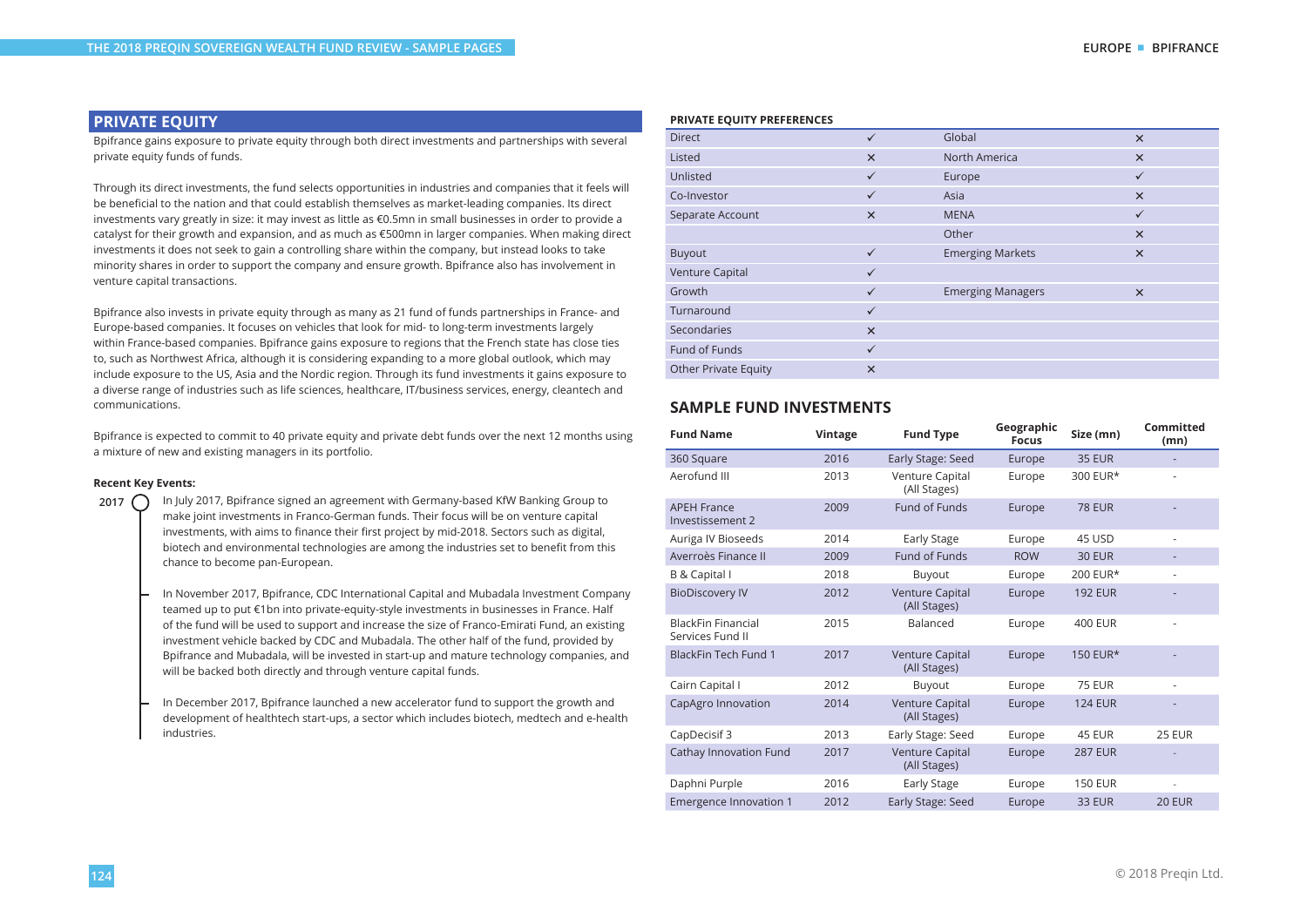### **REAL ESTATE**

GIC is an active investor in real estate and allocates 7.0% of its total assets to the asset class, below its longterm strategic allocation of 9-13%. The sovereign wealth fund gains exposure to the asset class through direct investments, public equities (such as real estate operating companies), REITs and real estate-related debt instruments. It also invests in private real estate funds across all fund types (except for fund of funds and secondaries vehicles) with a global reach; its portfolio is diversified across various markets, including Australia, Brazil, China, Japan, India, the US and the UK. The sovereign wealth fund manages investments through its property arm, GIC Real Estate, which looks to generate income and enhance market value through effective tenant management, market positioning, leasing and capital improvements.

GIC Real Estate's portfolio is predominantly made up of direct investments which span multiple sectors including office (34%), retail (19%) and residential (15%), together with industrial and hospitality making up 13% each, as well as other niche areas such as senior and student housing and sports and medical facilities.

GIC Real Estate participates actively in joint ventures, and has previously partnered with Host Hotels & Resorts, Australand Property Group, PSP Investments and UNITE in such arrangements. GIC Real Estate also bought out the China and Japan operations of industrial development and investment firm ProLogis for \$1.3bn. The rebranded Global Logistic Properties (GLP) provides GIC with exposure to direct logistics investments in China and Japan.

GIC Real Estate also actively invests via separate account mandates. It allocated a debt mandate of £1bn to Laxfield Capital to invest in student housing, office, retail and warehouse assets in the UK. The Singaporean institution, together with Ascendas-Singbridge, further acquired a 16-acre site in Kharadi, Pune, as part of its mandate to invest in Indian business space, as well as to grow its portfolio and deepen its presence in India. This is the second investment under the Ascendas India Growth Programme (AIGP).

GIC Real Estate's listed portfolio consists of an AUD 1.2bn stake in Charter Hall Office REIT, a fund investing in office buildings in Australia and the US, which was purchased with CPPIB; as well as a 25% interest in CeGeREAL, a listed REIT which invests in office properties in France and features Europlaza, Rives de Bercy and Arcs de Seine within its portfolio.

### **Recent Key Events:**

**2016** GIC's notable investments in 2016 included its commitment of more than \$100mn to Actis Africa Real Estate Fund 3 and RMB Westport Real Estate Development Fund II, which marked the fund's first foray into African real estate; through these vehicles, it gains exposure to a range of property types including retail, industrial and office developments in Sub-Saharan Africa.

In April 2016, GIC appointed Lee Kok Sun as its CIO for Real Estate.

**2017** In January 2017, GIC entered a 95:5 joint venture with Paramount Group in order to acquire 60 Wall Street for \$1.04bn, a 47-storey LEED Silver office tower in Manhattan. This included the acquisition of Morgan Stanley Real Estate Investing's 37.7% ownership of the asset.

- In February 2017, GIC formed joint ventures with several institutions, including Beacon Capital Partners, in order to acquire office assets in Washington DC for \$1.05bn. In the same month, the sovereign wealth fund acquired Aston Student Village in Birmingham for £227mn in a 50:50 joint venture with United Students, a UK-based student accommodation developer and manager.
- In March 2017, a subsidiary of GIC acquired a 13.45% stake in CanFin Homes, an India-based housing finance company, from Canara Bank. In the same month, the sovereign wealth fund acquired three US student housing portfolios for \$1.6bn through Scion Student Communities. The entity is a joint venture between GIC, CPPIB and The Scion Group.
- In August 2017, GIC formed a partnership with DLF, a prominent real estate developer in India, to build a rental assets portfolio. In the same month, the sovereign wealth fund formed a joint venture with Indonesia-based Intiland Development in order to develop the Fifty Seven Promenade project.
- In September 2017, GIC invested in Greystar Growth & Income Fund, a perpetual-life fund operated by Greystar Real Estate Partners, a US-based multi-family real estate company. In the same month, the sovereign wealth fund entered into a joint venture with Invincible Investment Corporation, a public hotel and residential J-REIT, through which it will acquire a 51% stake in Sheraton Grande Tokyo Bay Hotel for JPY 100bn (\$909mn). Also in September, GIC established a joint venture with K Raheja Corp Group (KRC), an India-based property development firm, to acquire a three-acre parcel of land from Simens for \$94mn.
- In November 2017, GIC was a majority investor in a new innovation precinct in Melbourne, Australia. In the same month, an affiliate of GIC agreed to swap its 50% stake in Queen Victoria Building (worth AUD 556mn) for a 49% stake in Vicinity's Chatswood Chase Sydney shopping centre (worth AUD 562mn).
- **2018** In January 2018, GIC, through a joint venture with CPPIB and The Scion Group, Scion Student Communities, acquired a US student housing portfolio for \$1.1bn. In the same month, the sovereign wealth fund formed a joint venture with CPPIB and Cortland Partners to acquire and renovate 8,000-10,000 Class B multi-family units in the US. GIC and CPPIB each own a 45% stake in the venture, while Cortland Partners owns the remaining 10% stake.
	- In February 2018, GIC formed a co-investment vehicle, EdgeCore Internet Real Estate, with Mount Elbert Capital and OPTrust. The vehicle seeks to acquire, develop and operate data centres across the US. The combined partnership will see over \$800mn flow into the fund.